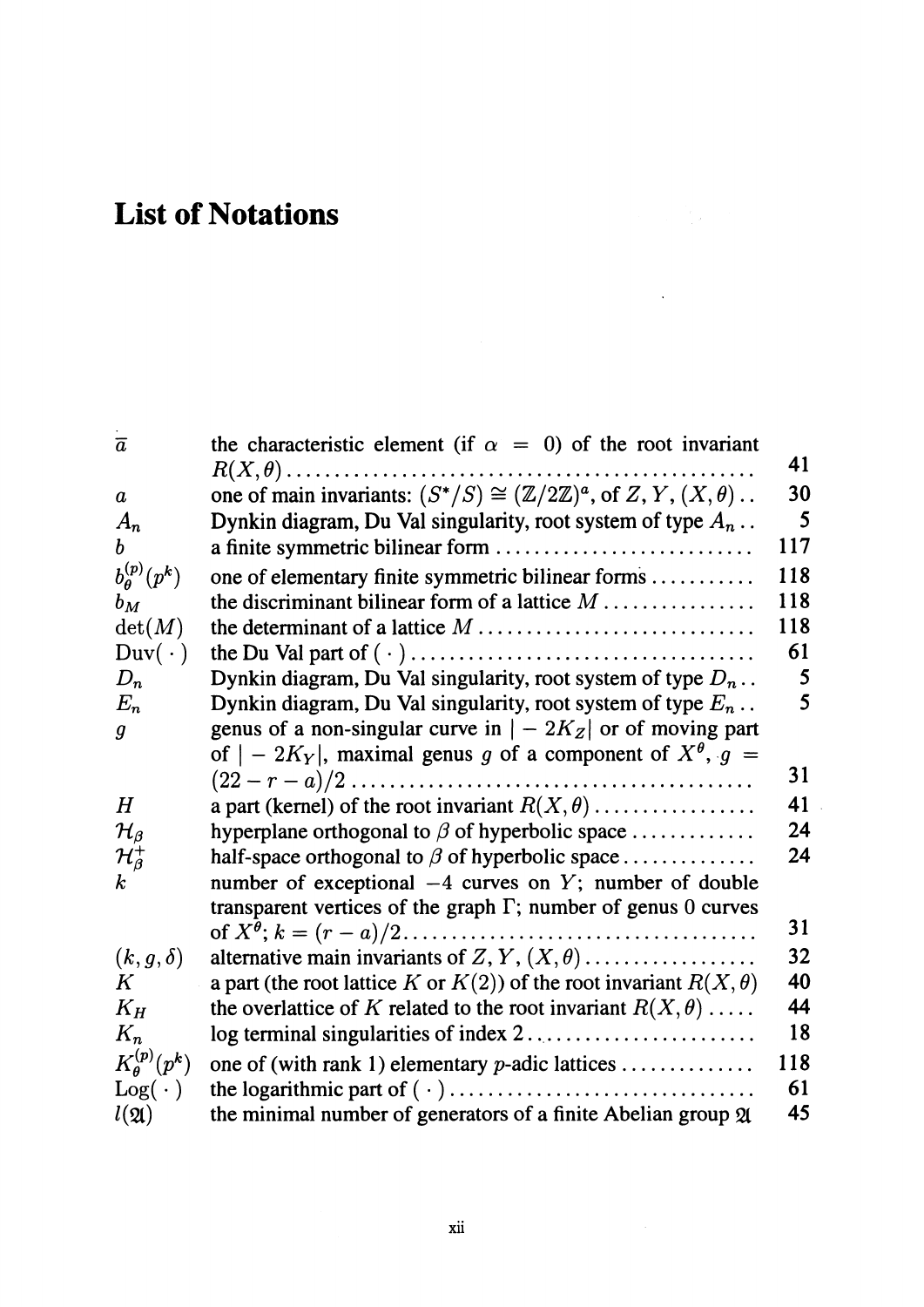## LIST OF NOTATIONS XIII

| the abstract lattice isomorphic to $H^2(X, \mathbb{Z})$ for a K3 surface X<br>$\mathcal{L}(X) = V^+(S_X)/\mathbb{R}^+$ , the hyperbolic space of a surface $X \dots$<br>$\mathcal{L}(X)$<br>M(a)<br>multiplication by $a \in \mathbb{Q}$ of the form of a lattice $M$<br>$\,M_{\rm}$<br>an arbitrary lattice usually; in Sect. 2.7, the lattice related to | 24<br>117  |
|------------------------------------------------------------------------------------------------------------------------------------------------------------------------------------------------------------------------------------------------------------------------------------------------------------------------------------------------------------|------------|
|                                                                                                                                                                                                                                                                                                                                                            |            |
|                                                                                                                                                                                                                                                                                                                                                            |            |
|                                                                                                                                                                                                                                                                                                                                                            |            |
|                                                                                                                                                                                                                                                                                                                                                            | 117        |
| $\mathcal{M}(X) = \text{NEF}(X)/\mathbb{R}^+ \subset \mathcal{L}(X)$ , the projectivization of the<br>$\mathcal{M}(X)$                                                                                                                                                                                                                                     |            |
|                                                                                                                                                                                                                                                                                                                                                            | 24         |
| a fundamental chamber of $W^{(2)}(S)$ in $\mathcal{L}(S)$<br>$\mathcal{M}^{(2)}$                                                                                                                                                                                                                                                                           | 36         |
| $\mathcal{M}^{(2,4)}$<br>a fundamental chamber of $W^{(2,4)}(S)$ in $\mathcal{L}(S)$                                                                                                                                                                                                                                                                       | 36         |
| $\mathcal{M}^{(2,4)}_+$<br>a fundamental chamber of $W^{(2,4)}_+$ in $\mathcal{L}(S)$                                                                                                                                                                                                                                                                      | 37         |
| moduli space of K3 with condition $M$ on Picard lattice<br>$\mathrm{Mod}_M$                                                                                                                                                                                                                                                                                | 29         |
| moduli space of K3 with condition $M \subset L_{K3}$ on Picard lattice<br>$Mod_{MCL_{K3}}$                                                                                                                                                                                                                                                                 | 28         |
| moduli space of $(X, \theta)$ with the main invariants $(r, a, \delta)$<br>$\mathrm{Mod}_{(r,a,\delta)}$                                                                                                                                                                                                                                                   | 30         |
| moduli space of $(X, \theta)$ with the main invariant $S$<br>$Mod'_{S}$                                                                                                                                                                                                                                                                                    | 30         |
| $N_{\rm}$<br>labels main invariants $(r, a, \delta)$ or $(k, g, \delta)$ of Z, and Y, $(X, \theta)$                                                                                                                                                                                                                                                        |            |
|                                                                                                                                                                                                                                                                                                                                                            | 52         |
| $\overline{\text{NE}}(Z)$                                                                                                                                                                                                                                                                                                                                  | 12         |
| NEF(X)                                                                                                                                                                                                                                                                                                                                                     | 23         |
| P(X)<br>set of all exceptional curves (or their classes) on a surface $X$ .                                                                                                                                                                                                                                                                                | 23         |
| $P(X)_+$                                                                                                                                                                                                                                                                                                                                                   | 33         |
| the subset of exceptional classes of $(X, \theta)$<br>$P(X)_{+I}$                                                                                                                                                                                                                                                                                          | 33         |
| the subset of exceptional classes of $(X, \theta)$<br>$P(X)_{+IIa}$                                                                                                                                                                                                                                                                                        | 33         |
| $P(X)_{+IIB}$<br>the subset of exceptional classes of $(X, \theta)$                                                                                                                                                                                                                                                                                        | 33         |
| the subset of exceptional classes of $(X, \theta)$<br>$P(X)_{+III}$                                                                                                                                                                                                                                                                                        | 33         |
| $P^{(2)}(X)_+$<br>the subset of exceptional classes of $(X, \theta)$ with square $-2$                                                                                                                                                                                                                                                                      | 34         |
| $P^{(4)}(X)_+$<br>the subset of exceptional classes of $(X, \theta)$ with square $-4$                                                                                                                                                                                                                                                                      | 34         |
| $P(Y)_{I}$<br>the subset of exceptional curves of Y                                                                                                                                                                                                                                                                                                        | 33         |
| $P(Y)_{IIa}$                                                                                                                                                                                                                                                                                                                                               | 33         |
| the subset of exceptional curves of Y<br>$P(Y)_{IIb}$                                                                                                                                                                                                                                                                                                      | 33         |
| $P(Y)_{III}$                                                                                                                                                                                                                                                                                                                                               | 33         |
| $P(\mathcal{M}^{(2)})$<br>all orthogonal primitive roots (they are all $(-2)$ roots) to $\mathcal{M}^{(2)}$                                                                                                                                                                                                                                                | 36         |
| $P^{(2)}(\mathcal{M}^{(2,4)})$                                                                                                                                                                                                                                                                                                                             | 36         |
| $P^{(2)}(\mathcal{M}^{(2,4)}_+)$                                                                                                                                                                                                                                                                                                                           | 37         |
| $P^{(4)}(\mathcal{M}^{(2,4)})$                                                                                                                                                                                                                                                                                                                             | 36         |
| $P^{(4)}(\mathcal{M}_+^{(2,4)})$                                                                                                                                                                                                                                                                                                                           | 37         |
| q                                                                                                                                                                                                                                                                                                                                                          | 118        |
| $q_{\theta}^{(p)}(p^k)$<br>one of elementary finite quadratic forms                                                                                                                                                                                                                                                                                        | 118        |
| the discriminant quadratic form of an even lattice $M$<br>$q_M$                                                                                                                                                                                                                                                                                            | <b>118</b> |
| the $\pm 1$ eigenspaces of an involution $\theta$ on a module $Q$<br>$Q_{\pm}$                                                                                                                                                                                                                                                                             | 29         |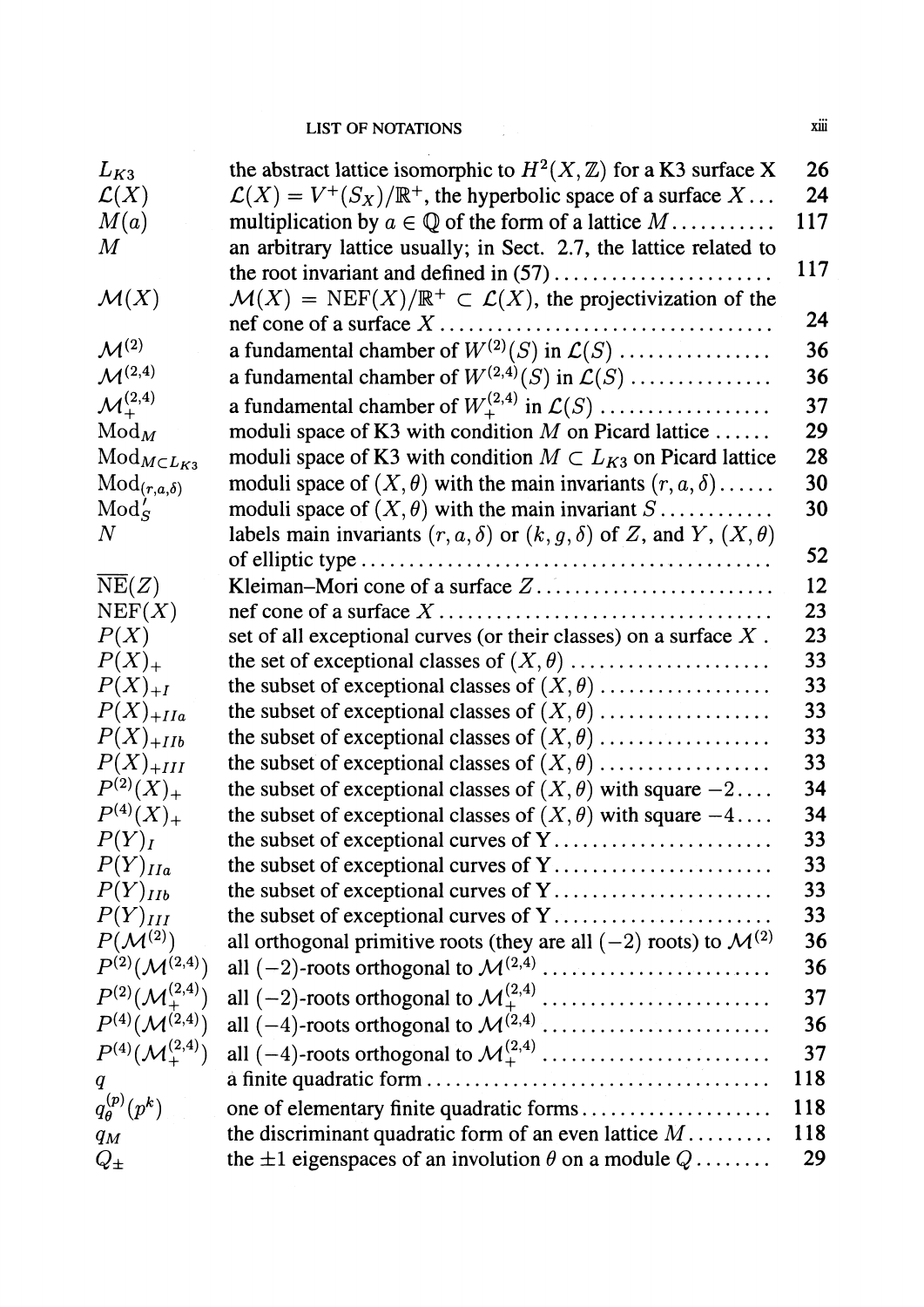## $\dot{x}$ iv LIST OF NOTATIONS

| $\pmb{r}$                      | one of main invariants: the Picard number $r = \text{rk } S_Y$ ; $r = \text{rk } S$               | 29             |
|--------------------------------|---------------------------------------------------------------------------------------------------|----------------|
| $\widetilde{r}$                | the Picard number of a log del Pezzo surface $Z$                                                  | 106            |
| $(r, a, \delta)$               |                                                                                                   | 30             |
| $R(X, \theta)$                 |                                                                                                   | 40             |
| $R_{gen}(X,\theta)$            | the generalized root invariant of $(X, \theta)$                                                   | 42             |
| $S_{\cdot}$                    | $S = (S_X)_+ = H^2(X, \mathbb{Z})_+$ , the main invariant of Z, Y, $(X, \theta)$                  | 29             |
| $S_X$                          | the Picard lattice (modulo torsion) of a surface $X$                                              | 23             |
| $U^{(2)}(2^k)$                 | one of elementary (2-dimensional) 2-adic lattices                                                 | 118            |
| $u_{-}^{(2)}(2^k)$             | one of elementary finite symmetric bilinear forms                                                 | 119            |
| $u_{+}^{(2)}(2^k)$             | one of elementary finite quadratic forms                                                          | 118            |
| $Var(\cdot)$                   |                                                                                                   | 62             |
| $V^{(2)}(2^k)$                 | one of elementary (2-dimensional) 2-adic lattices                                                 | 118            |
| $v^{(2)}_-(2^k)$               | one of elementary finite symmetric bilinear forms                                                 | 119            |
| $v^{(2)}_{+}(2^k)$             | one of elementary finite quadratic forms                                                          | 118            |
| V(M)                           | the light cone $V(M) = \{x \in M \otimes \mathbb{R}   x^2 > 0\}$ of a hyperbolic                  |                |
|                                |                                                                                                   | 26             |
| $V^+(X)$                       | the half containing polarization of the light cone $V(S_X)$ of a                                  |                |
|                                |                                                                                                   | 23             |
| $W^{(2)}(M)$                   | the group generated by reflections in all $f \in M$ with $f^2 = -2$                               | 23             |
| $W^{(4)}(M)$                   | the group generated by reflections in all $(-4)$ roots of $M$                                     | 36             |
| $W^{(2,4)}(M)$                 | the group generated by reflections in all $(-2)$ and $(-4)$ roots                                 |                |
|                                |                                                                                                   | 36             |
| $W^{(2,4)}_+$                  | the subgroup of $W^{(2,4)}(S)$ generated by reflections in $\Delta_{+}^{(2,4)}$ $\subset$         |                |
|                                |                                                                                                   | 35             |
| $W^{(4)}(\mathcal{M}^{(2)})$   |                                                                                                   | 36             |
| $W^{(4)}_+(\mathcal{M}^{(2)})$ |                                                                                                   | 37             |
| W(R)                           |                                                                                                   | $\overline{2}$ |
| $\boldsymbol{X}$               |                                                                                                   | 22             |
| $(X, \theta)$                  | K3 surface X with a non-symplectic involution $\theta$                                            | 22             |
| $X^{\theta}$                   |                                                                                                   | 31             |
| Y                              | DPN surface; also $Y = X/\{1, \theta\}$ , also right resolution of Z                              | 20             |
| (Y, C)                         | a DPN pair; also $(Y = X/\{1, \theta\}, C = X^{\theta}) \dots \dots \dots \dots$                  | 20             |
| Z                              |                                                                                                   | 18             |
| $\alpha$                       | the invariant (0 or 1) of the root invariant $R(X, \theta)$                                       | 41             |
| $\delta$                       | 0 or 1; zero 0 iff $X^{\theta} \sim 0 \mod 2$ in $H_2(X, \mathbb{Z})$ ; zero 0 iff $\delta_S = 0$ |                |
|                                | for the main invariant S of Z, Y or $(X, \theta)$                                                 | 30             |
| $\delta_M$                     | 0 or 1; one of invariants of a 2-elementary lattice $M$ , zero 0 iff                              |                |
|                                |                                                                                                   | 30             |